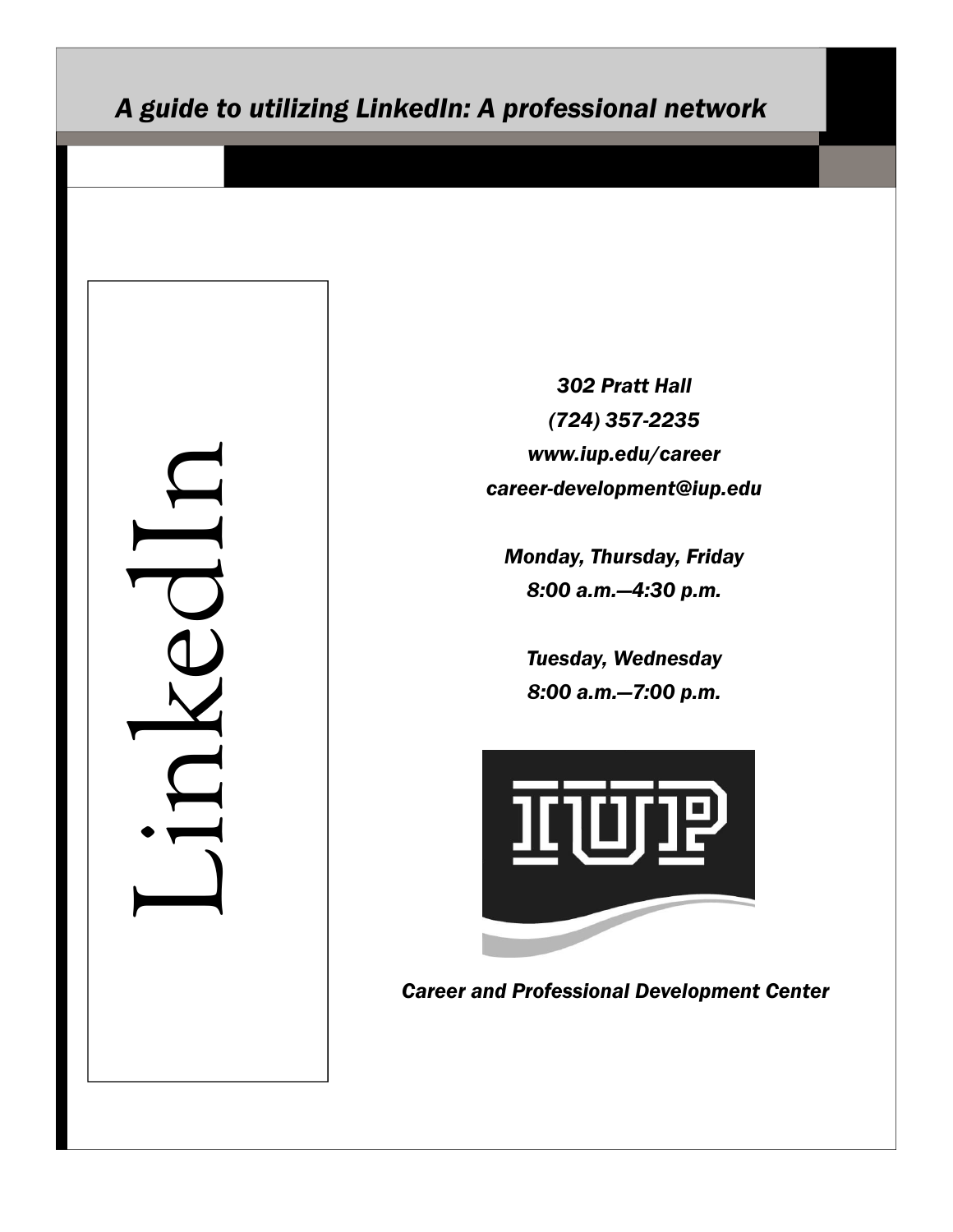## **What Is LinkedIn?**

LinkedIn is a way to network yourself on the internet, meet professionals, and form professional connections and relationships online. With a LinkedIn profile, your connections can learn about your past positions, education experience, a summary of who you are, your skills, accomplishments, and your other professional social media.

# **Who Can Have a LinkedIn Account?**

Anyone can have a LinkedIn account. It's a great idea to create one NOW! It's an excellent way to begin creating professional relationships that could lead to potential internship opportunities and future job or career opportunities as well.

# **Why Should Students and Alumni Use LinkedIn?**

Students and alumni can build and maintain a professional online presence while connecting with alumni and other professionals. Student and alumni can also research companies and career paths and discover job opportunities.

## **Statistics**

Over 250 million professionals are present on LinkedIn More than 3 million companies utilize LinkedIn More than 200 countries are represented on LinkedIn 70% of jobs are found through networking 85% say a positive online reputation influences hiring decisions

#### **Features**

Add and communicate with professional connections Provide and display recommendations Comment on (and "like") posts Participate in online discussions on professional topics Join groups (alumni, professional organizations, etc.) Follow companies Post articles Share personalized statuses Skill endorsement Customize a "Pulse" channel And more!

## **General Tips**

Use your LinkedIn profile to make a strong first impression Order the various sections to your preference Complete all fields – be thorough and consistent

Update regularly

Make it public – customize alias

Be active and have a strong online presence

Establish and maintain relationships

- Become LinkedIn connections with the professionals you already know
- Follow up with professionals you have just met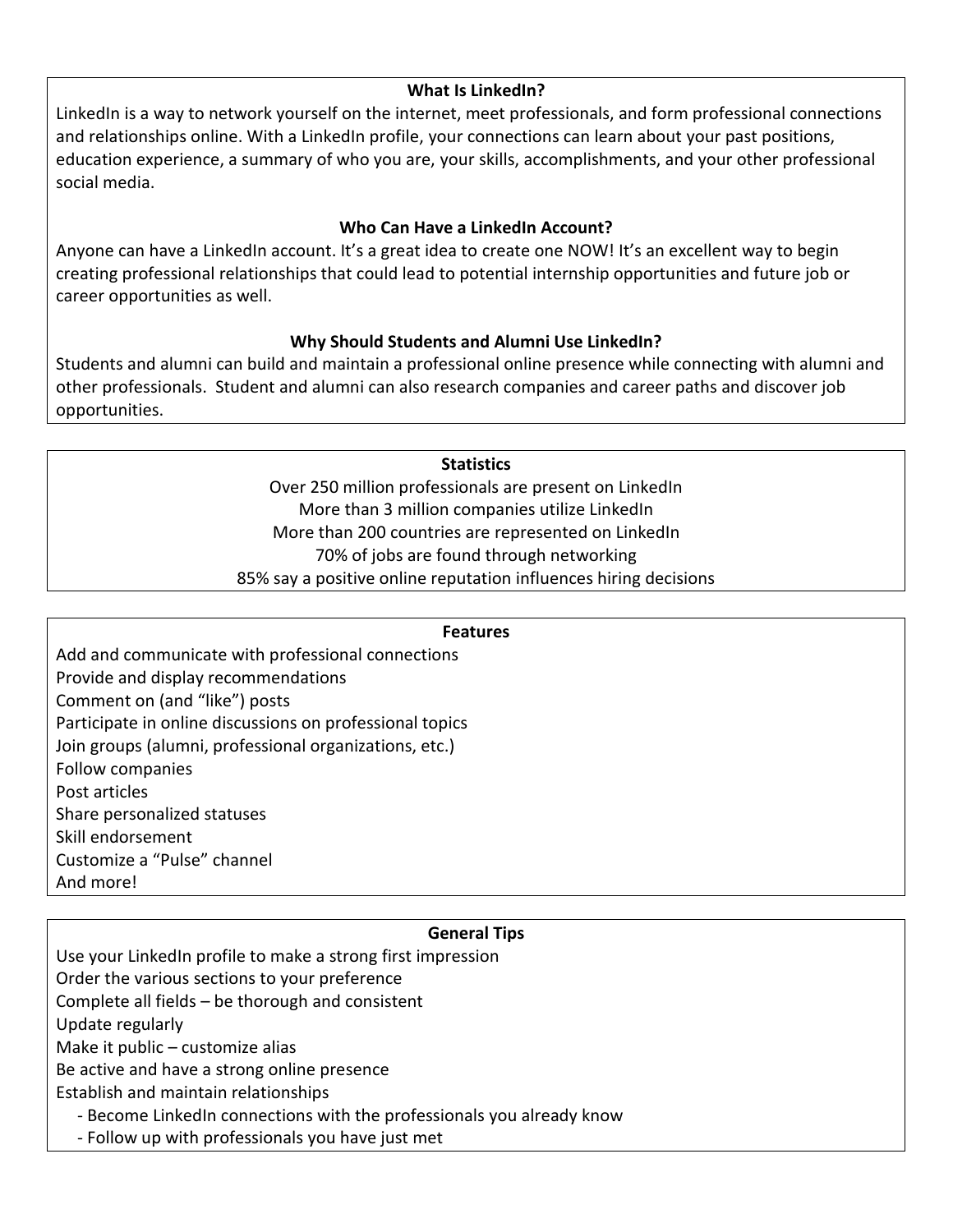# **Sections of a LinkedIn Profile**

### **Photo**

- No photo is a turnoff
- Shot of head and shoulders
- Professional attire
- Well-lit and sharp focus
- Professional photographer ideal
- Smile  $\odot$

### **Headline**

- Full name
- Photo
- Current location
- Current industry
- Headline
	- Current position title

- Short descriptor: "Professional educator seeking administrative opportunities in higher education" "Recent Ohio State Honors Grad and Publishing Intern"

#### **Summary**

- Short paragraph
- "Snapshot" / "Elevator speech"
- Where you've been, what you're doing now, and where you want to go
- Convey genuine enthusiasm for your desired field or work
- Use buzzwords and vocabulary specific to your field
- Use common keywords for your field to avoid being filtered out of searches

# Summary

I began my Student Affairs career in August 2013 in the Career and Professional Development Center at Indiana University of Pennsylvania (IUP) as a Graduate Assistant where I have had the pleasure of helping numerous students feel more confident in their professionalism. I have had the opportunity to coordinate the Mock Interview & Etiquette Dinner program, to advise two student groups, and to offer students career guidance in the form of one-on-one career coaching and presentations. I am about to begin my second year in the Master of Arts in Student Affairs in Higher Education program at IUP, which I hope will support my goal to pursue a lifelong career in this field. Working with students in higher education has been very rewarding thus far and I look forward to being part of more campus career centers that are equally dedicated to helping students develop their professionalism.

#### **Education**

- Name of Institution
- Degree(s) received or degree(s) currently pursuing
- Dates of education from beginning to completed degree or expected graduation



Education

# Indiana University of Pennsylvania

Master of Arts (MA), Student Affairs in Higher Education 2013 - 2015 (expected)



Activities and Societies: Associates for Student Development member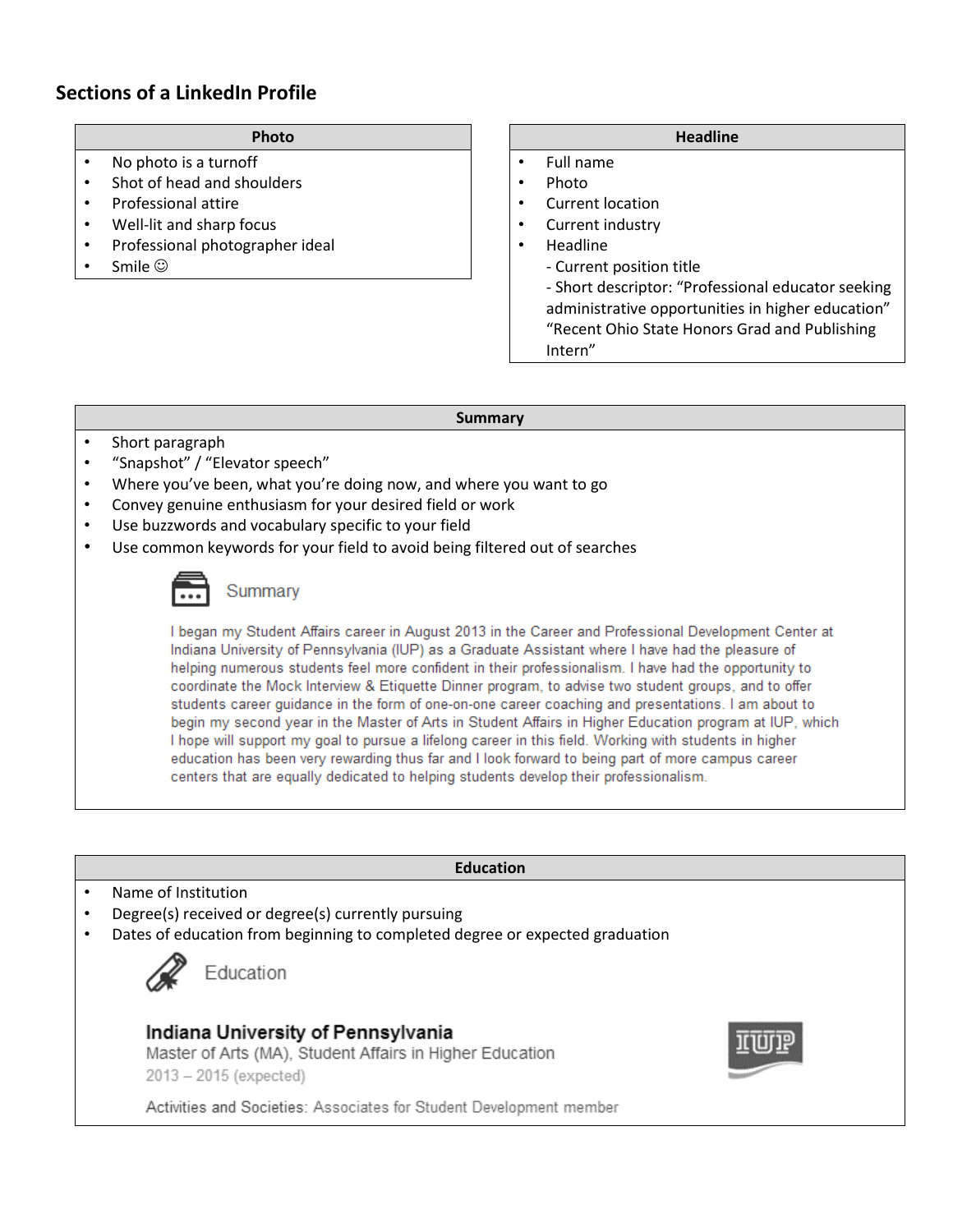#### **Experiences**

- Employer/Organization
- Position title
- Dates of employment
- **Location**
- Description- Include at least 3 strong bullet points to demonstrate skills and accomplishments in each position (Just like a resume)
	- Action verb + quantity + concise description
	- What were your major achievements? What were the measurable results? What did you do at that experience that makes you stand out over others who have done similar positions?
- Add links and upload files to display work
- Clubs and organizations with a large leadership role could be listed under experience, despite whether it was paid or unpaid

## **Career Development Center Graduate Assistant**

Indiana University of Pennsylvania

August 2013 - December 2013 (5 months) | Indiana, PA



. Co-supervised six student Career Development Advocates. Managed workshop assignments and marketing projects

. Provided individual career counseling, phone and in-person mock interviews, and resume and cover letter reviews

- . Advised IUP chapter of Delta Epsilon lota Academic Honor Society for career-focused students
- . Presented career development topics and office information to classes and student organizations

#### **Courses**

- Completed courses and current courses could be added under degrees
- Courses should include electives and advanced courses, not just required or general courses

#### **Honors and Awards**

- Honors or awards from your education, employment, clubs, or organizations
- For example: Honor Society memberships, Dean's List, Latin graduate honors (Cum Laude, Magna Cum Laude, Summa Cum Laude)

#### **Volunteer Experience**

- Volunteer experience including clubs, activities, organizations, committees, and events
- Include bullet points to indicate your role in the organization

## Volunteer Experience & Causes

#### **Chair and Committee Member**

Associates for Student Development - IUP Student Affairs in Higher Education August 2013 - Present (1 year) | Education

- Co-chair breakfast social by managing development and display of event decoration
- Contribute to planning of events as a Professional Development committee member

#### **Languages**

- Languages should be listed in a separate section to highlight proficiency, but can also be listed under skills
- Under each language, proficiency should be listed as either: Elementary, Limited Working, Professional Working, Full Professional Working, Native or Bilingual

Languages

**Spanish** Limited working proficiency

**English** Native or bilingual proficiency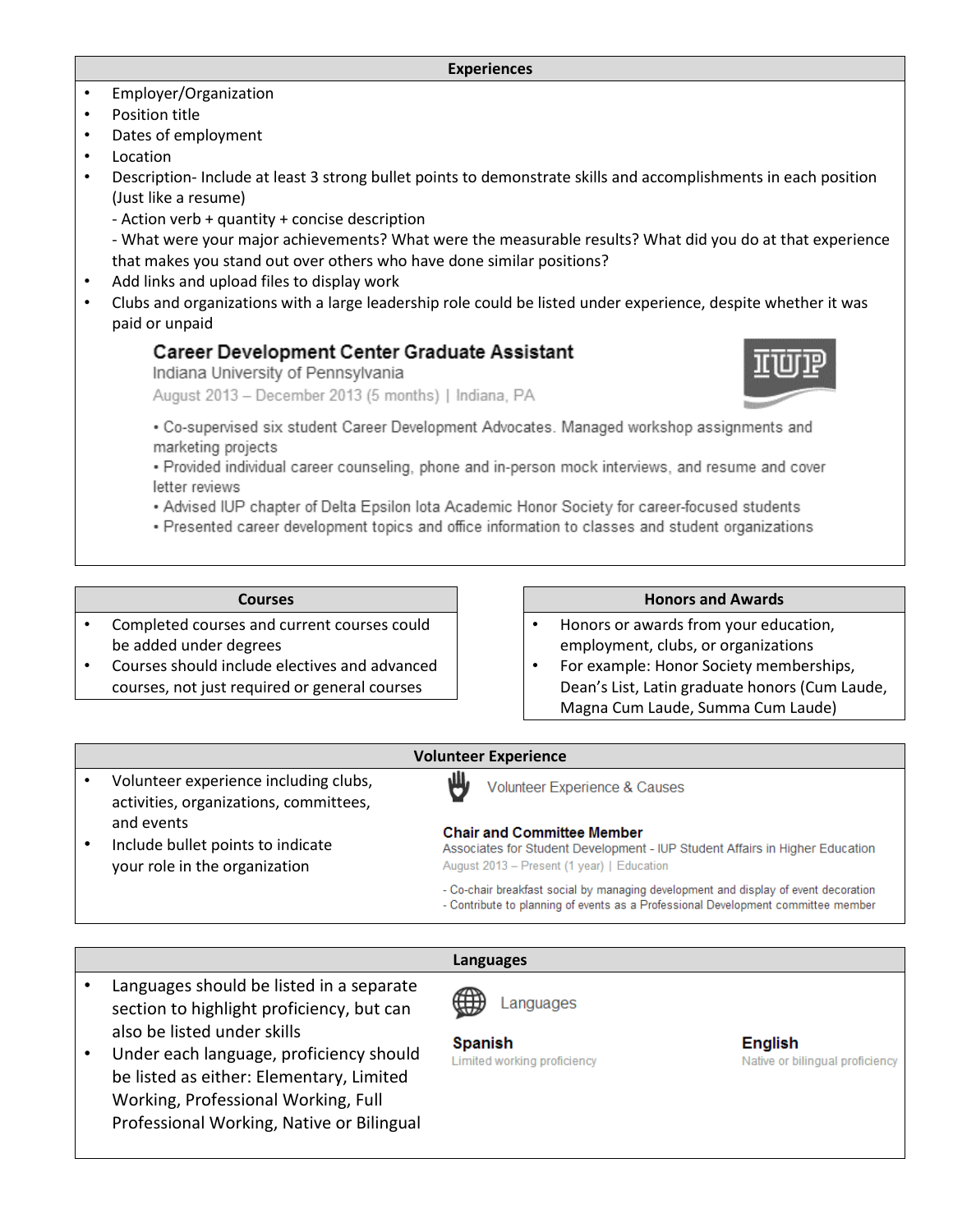|   |                                                                            | <b>Skills and Endorsements</b>                  |                                  |
|---|----------------------------------------------------------------------------|-------------------------------------------------|----------------------------------|
|   | New LinkedIn users can begin by<br>listing their top skills such as public | Skills & Endorsements                           |                                  |
|   | speaking, PowerPoint, time<br>management, leadership                       | Top Skills                                      |                                  |
| ٠ | Individuals can then endorse these                                         | Resume Writing<br>10<br><b>Customer Service</b> | <b>EXPLAN</b><br><b>SOFT PRO</b> |
|   | skills or add other skills that were<br>not listed                         | Public Speaking                                 | <b>ALCOHOL: 02 YEARS</b>         |
|   | Linked n users can also endorse                                            | Social Media<br>nja                             | <b>FORD 2.0.</b><br><b>BADO</b>  |
|   | the skills of others                                                       | Marketing                                       | ac d'I                           |
|   |                                                                            | Time Management<br>4                            |                                  |

|                                                                                                                                                                                                                                                                                                                                                                                                                                                                                      | <b>Recommendations</b>                                                                                                                                                                                                                                                                                                                                                                                                                                                 |
|--------------------------------------------------------------------------------------------------------------------------------------------------------------------------------------------------------------------------------------------------------------------------------------------------------------------------------------------------------------------------------------------------------------------------------------------------------------------------------------|------------------------------------------------------------------------------------------------------------------------------------------------------------------------------------------------------------------------------------------------------------------------------------------------------------------------------------------------------------------------------------------------------------------------------------------------------------------------|
| <b>Language and Culture Assistant</b><br>Junta de Andalucía                                                                                                                                                                                                                                                                                                                                                                                                                          | Individuals can make a recommendation on your LinkedIn profile highlighting their experience with you.                                                                                                                                                                                                                                                                                                                                                                 |
| Allie I<br>Reading Specialist at Charter School<br>November 27, 2012, Allie worked with Lauren at Junta de Andalucía                                                                                                                                                                                                                                                                                                                                                                 | If It was a pleasure to work with Lauren in Spain. She and I worked as language assistants<br>at different institutions, (Sevilla and Cordoba) and continually collaborated on lesson and<br>classroom planning. Lauren is very passionate about teaching language, and more<br>importantly in encouraging learners to be comfortable in speaking another language.                                                                                                    |
| You can also request a recommendation<br>from your connections.<br>Click "Recommendations" on your profile<br>page<br>Click "Ask to be recommended"<br>Complete a request for a recommendation<br>Customize request message; ask for the<br>$\bullet$<br>professional to speak about particular<br>projects, skills, or experiences<br>When recommendation is completed, you<br>$\bullet$<br>will be able to review it before posting to<br>your profile                             | What do you want to be recommended for?<br>Choose.<br>[Add a job or school]<br>2 Who do you want to ask?<br>Your connections:<br>You can add 200 more recipients<br>Create your message<br>From: Lauren Watson<br>Subject: Can you recommend me?<br>I'm sending this to ask you for a brief recommendation of my work that I can<br>include in my LinkedIn profile. If you have any questions, let me know.<br>Thanks in advance for helping me out.<br>-Lauren Watson |
| You can also recommend a connection.<br><b>Recommendations</b><br>Lauren, would you like to recommend Shannon?<br>Recommend Shannon ><br>Recommend this person as a:<br>○ Colleague: You've worked with them at the same company<br>Service Provider: You've hired them to provide a service for you or your<br>company<br>O Business Partner: You've worked with them, but not as a client or colleague<br>Student: You were at school when they were there, as a fellow student or | Relationship<br>Basis of recommendation:<br>۷.<br>Choose<br>Your title at the time:<br>Choose<br>۷.<br>Shannon's school at the time:<br>۷.<br>Choose.<br>Written Recommendation<br>Write a brief recommendation for Shannon. Recommendations you write will<br>appear on your profile.<br>Example: Shannon is a diligent student who brings insight and energy to<br>the classroom                                                                                     |